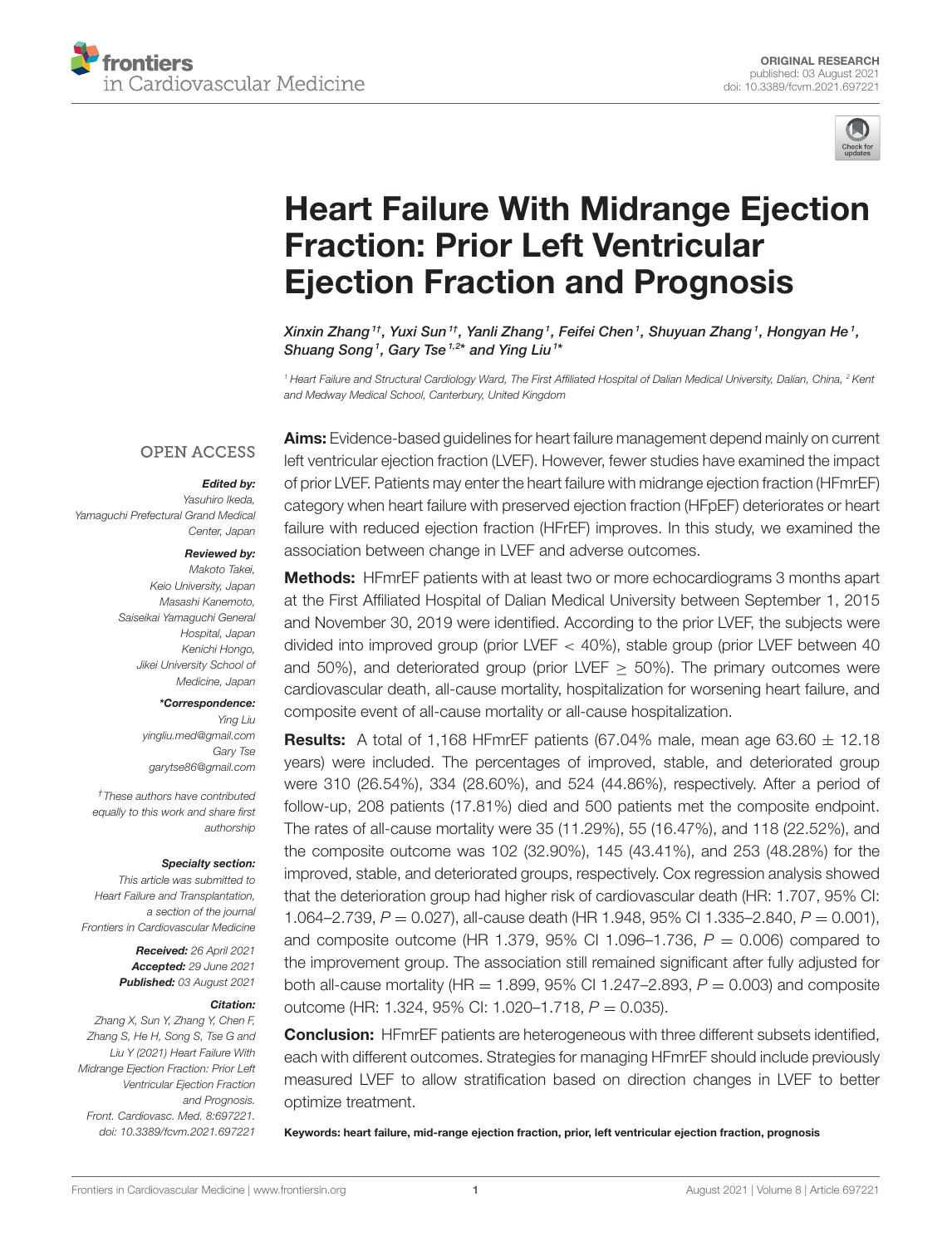# INTRODUCTION

Heart failure (HF) represents the final common pathway of different cardiac diseases and is a major cause of death among the elderly in many countries [\(1–](#page-7-0)[4\)](#page-7-1). Currently, risk management and treatment of HF mainly depend on current left ventricular ejection fraction (LVEF) in clinical practice [\(5,](#page-7-2) [6\)](#page-7-3). In the latest European Society of Cardiology (ESC) guideline, HF was divided into HF with reduced ejection fraction (HFrEF), HF with mid-range ejection fraction (HFmrEF), and HF with preserved ejection fraction (HFpEF) based on LVEF [\(7\)](#page-7-4). HFmrEF patients are encountered with an increasing frequency in contemporary HF clinics [\(8\)](#page-7-5). The latest data show that the prevalence of HFmrEF in hospitalized patients ranged from 13 to 26% [\(9–](#page-7-6)[11\)](#page-7-7), while the prevalence in outpatients varied from 9 to 21% [\(12–](#page-7-8) [17\)](#page-7-9). Nevertheless, previous studies mostly focused on HFrEF and HFpEF, with less attention paid to HFmrEF until now [\(18,](#page-8-0) [19\)](#page-8-1). Consequently, less is known regarding the clinical characteristics of patients with HFmrEF, and with limited evidence on which to base recommendation for therapy [\(20\)](#page-8-2).

Indeed, LVEF can be dynamic as the condition of the patient changes. To date, many investigators have been devoting to working on LVEF transition, exploring the incidence, predictors, and associations with outcomes of changes in LVEF in HF patients [\(21,](#page-8-3) [22\)](#page-8-4). Some investigators have suggested that HFmrEF patients do not represent a distinct group, but rather represent a heterogeneous group of HFrEF and HFpEF patients, in whom a change in LVEF resulted in their being categorized as a unique subset of HF patients. In their view, HFmrEF represents a transitional state, and can easily progress to HFpEF or HFrEF. However, it must be pointed that transition into the HFmrEF category may also occur by either deterioration or improvement of LVEF. Up to now, there are few studies available describing their characteristics and clinical outcomes. In this study, we examined the association between changes in LVEF and adverse outcomes.

## MATERIALS AND METHODS

### Study Population

This retrospective cohort study was approved by the institutional review board of the First Affiliated Hospital of the Dalian Medical University. The inclusion criteria were patients admitted for acute decompensated HF at the First Affiliated Hospital of Dalian Medical University between September 1, 2015 and November 31, 2019. The exclusion criterion was a lack of prior echocardiography for comparison. Details of clinical characteristics, comorbidities, drug therapies, laboratory values, and echocardiography findings of the subjects were collected and recorded from Yidu Cloud. All procedures were conducted in accordance with the Declaration of Helsinki. As this was a retrospective research, no informed consents can be obtained.

## Classification of HF Cases

We classified current HFmrEF patients as having (1) improved group (defined as any previously documented LVEF < 40%), (2) stable group (defined as all previously documented LVEF between 40 and 50%), and (3) deteriorated group (defined as at least one previously documented LVEF ≥ 50%). The study flow chart was shown in **[Figure 1](#page-2-0)**.

# Clinical Definitions

HF is defined as a clinical syndrome with symptoms and/or signs caused by a structural and/or functional cardiac abnormality and corroborated by elevated natriuretic peptide levels and/or objective evidence of pulmonary or systemic congestion [\(23\)](#page-8-5). According to echocardiographic data, patients with an EF from 40 to 50% were categorized as HFmrEF.

### Adverse Outcomes

Cardiovascular death, all-cause death, and hospitalization for worsening HF were determined using the Yidu Cloud with complete follow-up through November 30, 2020. The composite endpoint was defined as all-cause hospitalization or all-cause mortality. If these data were unavailable, the status was ascertained by a telephone calling to the patients.

### Statistical Analysis

Statistical analysis was performed using SPSS Statistical Software, Version 22.0 (SPSS Inc., Chicago, IL, USA). Patients' characteristics were summarized with continuous variables expressed as means  $\pm$  standard deviation and categorical variables presented as frequencies and percentages. Measurement data with a non-normal distribution were expressed as the median (interquartile range). The Kruskal-Wallis test was used for multi-group comparisons, and single-factor ANOVA was used for inter-group comparison. Characteristics were compared across HFmrEF groups using analysis of variance or chi-square tests, as appropriate. Kaplan-Meier analysis was used to describe the cumulative incidence of adverse events, and the long-rank test was used to compare differences.

Univariate and multivariate Cox proportional hazards regression models were used to investigate the risk factors of the endpoints. Covariates selected for multivariate Cox analysis come from either the one with a significance of  $P < 0.05$  in the univariate analysis or the one that had been proven to greatly affect the prognosis of HF (**[Supplementary Tables 1, 2](#page-7-10)**), including age, male, coronary artery disease, hypertension, diabetes mellitus, cerebrovascular disease, ICD, beta-blockers, ACEI/ARB/ARNI, spironolactone, loop diuretics, aspirin, statins, nitrates, hemoglobin, BNP, creatinine, plasma sodium, d-dimer, and time interval. The hazard ratios (HR) and 95% confidence intervals (CI) compare clinical outcomes of cardiovascular death, all-cause death, hospitalization for worsening HF, and composite event of all-cause hospitalization or all-cause mortality for stable group compared with improved group (unadjusted and fully adjusted) and deteriorated group compared with improved group (unadjusted and fully adjusted). All P-values represent the significance of the HRs for stable group compared with improved group or deteriorated group compared with improved group. All values were two-tailed, and  $P < 0.05$  was considered statistically significant.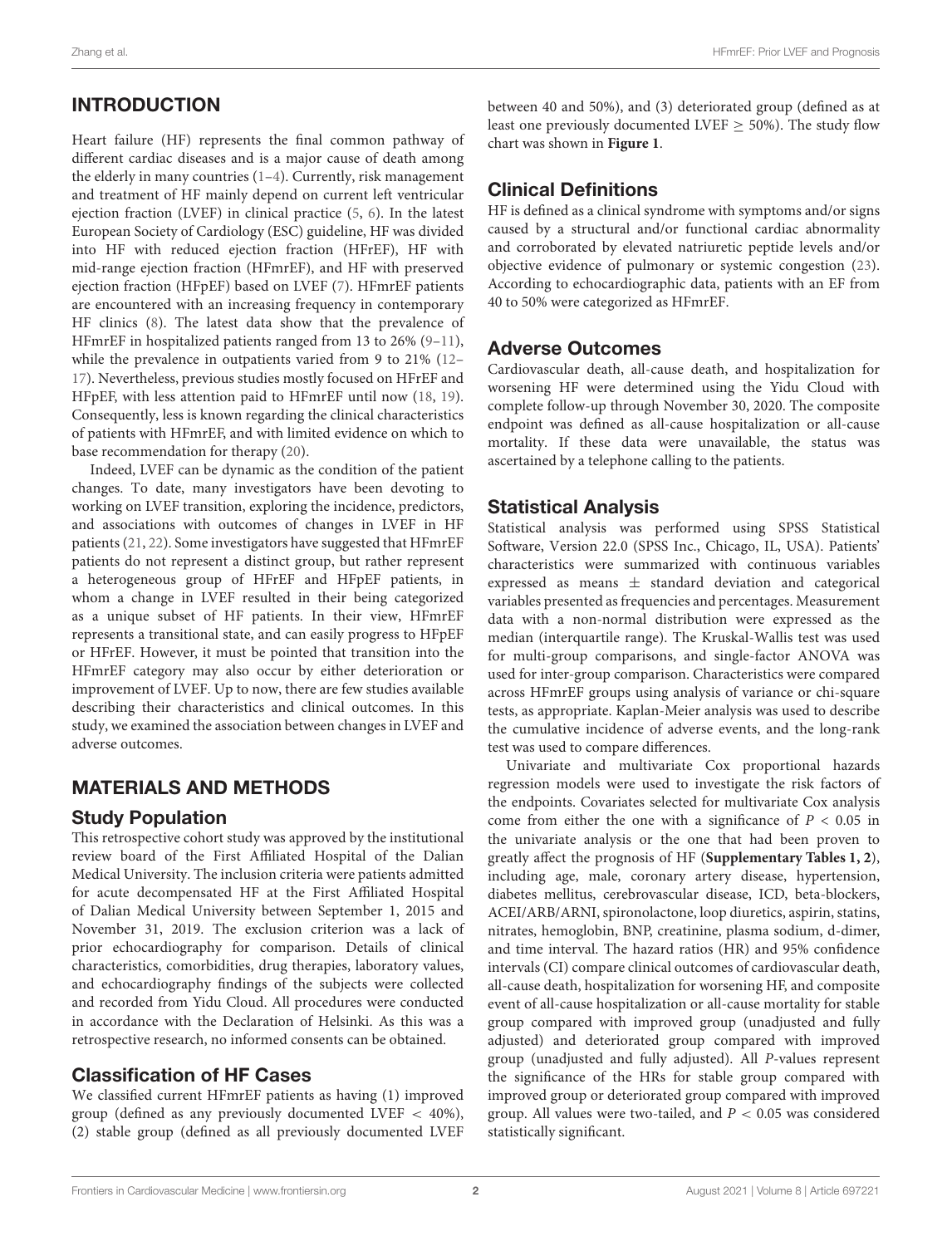

# <span id="page-2-0"></span>RESULTS

# Demographic and Clinical Characteristics

Of 2,929 patients who had physician-diagnosed HFmrEF at our institution during September 1, 2015 and November 30, 2019, 1,761 patients were excluded due to the lack of availability of an echocardiogram separated by >3 months apart for comparison. A total of 1,168 patients were included (67.04% male, mean age  $63.60 \pm 12.18$  years). The percentages of improved, stable, and deteriorated group were 310 (26.54%), 334 (28.60%), and 524 (44.86%), respectively. The flow chart indicating the inclusion and exclusion criteria was shown in **[Figure 1](#page-2-0)**.

The baseline characteristics were shown in **[Table 1](#page-3-0)**. In brief, patients in improved group were younger, had a higher proportion of males, and had a lower frequency of coronary artery disease, cancer, and hypertension compared with those in stable and deteriorated groups. There was no statistical difference in the proportion of NYHA class III–IV between the three groups at the prior echocardiogram. By contrast, improved group showed relative lower prevalence of NYHA class III–IV at the time of inclusion compared to the remaining two groups. Regarding medical therapies, patients in improved group were more likely to take angiotensin converting enzyme inhibitors (ACEI)/angiotensin receptor blockers (ARB)/angiotensin receptor neprilysin inhibitor (ARNI), betablockers, spironolactone, loop diuretics, and CRT compared to patients in the remaining two groups. As for laboratory data, the level of white blood cell, hemoglobin, platelet count, uric acid, and BNP in the improved group were significantly higher than other two groups. The average time interval between the two echocardiogram was 16 months. The interval in the deteriorated group was longer than that of the remaining two groups. Prior echocardiography findings showed that patients in improved group had higher left ventricular diameter and left atrial diameter, whereas with lowest value of interventricular septal thickness. Echocardiography findings at the time of inclusion indicated LVEF in all three subgroups fluctuated between 40 and 50, and the value of LVEF in deteriorated group was higher than that of improved group. Moreover, improved group still had the highest left ventricular diameter among the three subgroups; nevertheless, there was no statistical significance across the three groups for the remainder of the parameters.

# Clinical Outcomes

Over a median follow-up of 40.00 [25.00–53.00] months, there were 208 patients (17.81%) deaths, and the percentages of improved, stable, and deteriorated group were 35 (11.29%), 55 (16.47%), and 118 (22.52%), respectively. Five hundred patients met the composite endpoint (42.81%), and the number were 102 (32.90%), 145 (43.41%), and 253 (48.28%) for the improved, stable, and deteriorated groups, respectively. Kaplan-Meier analysis showed that the mortality and composite outcome in improved group was significantly lower than that in stable and deteriorated groups (**[Figures 2](#page-4-0)**, **[3](#page-5-0)**). However, there was no statistical difference in the rates of cardiovascular death and hospitalization for worsening HF among the three subsets (**[Supplementary Figures 1, 2](#page-7-10)**).

Cox regression analysis indicated that the deteriorated group showed a significantly higher risk of composite endpoint compared with patients in improved group (HR 1.379, 95% CI 1.096–1.736,  $P = 0.006$ ). This difference was mainly due to trends toward increased risk of all-cause mortality (HR 1.948, 95% CI 1.335-2.840,  $P = 0.001$ ). The association remained significant after adjustment for potential confounders for both mortality (HR = 1.899, 95% CI 1.247-2.893,  $P = 0.003$ ) and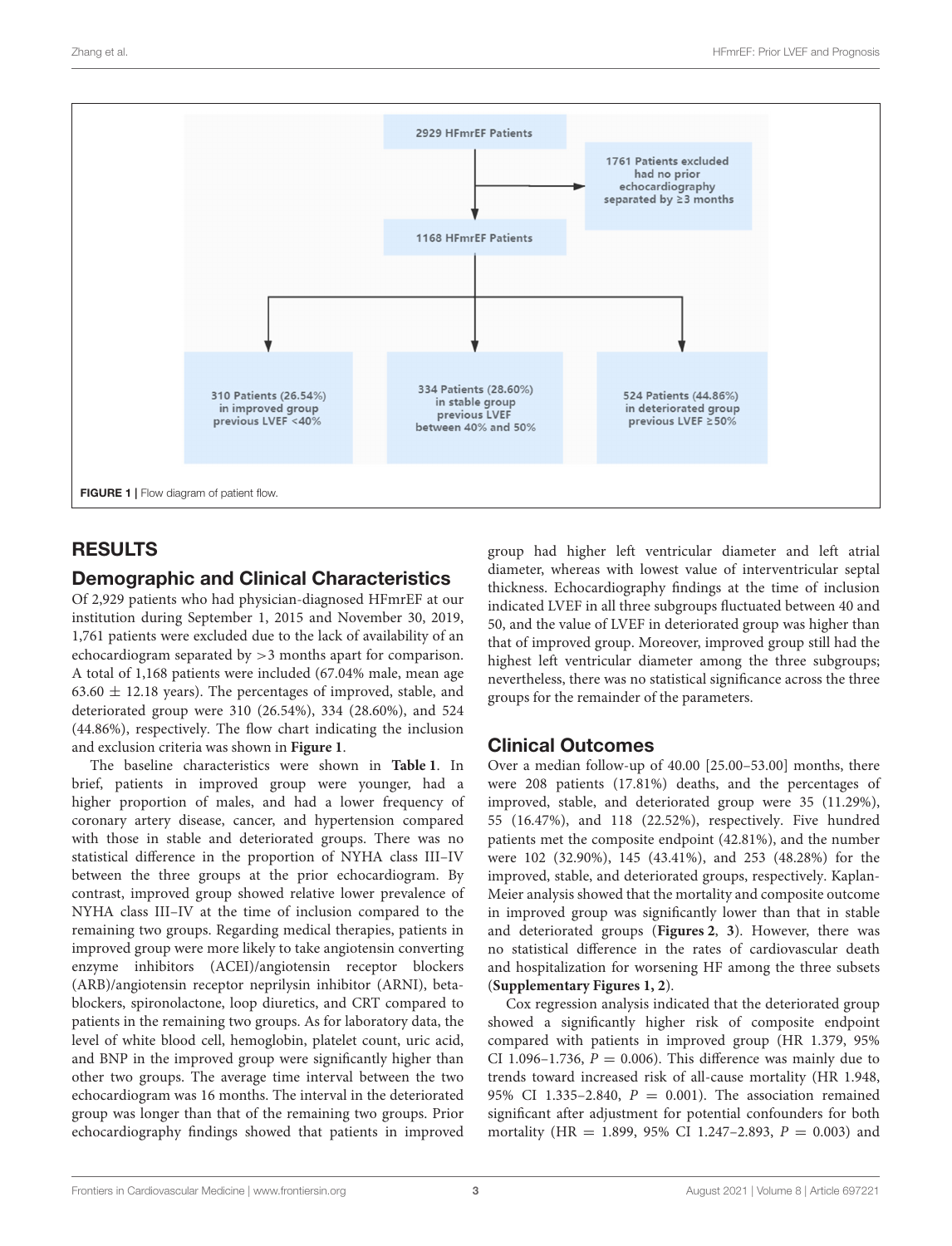<span id="page-3-0"></span>TABLE 1 | Baseline demographics and clinical characteristics of the enrolled heart failure patients stratified by the directional change in LVEF.

| <b>Characteristics</b>                                 | All patients ( $n = 1,168$ ) | Improved group<br>$(n = 310)$                                | Stable group<br>$(n = 334)$        | <b>Deteriorated</b><br>group ( $n = 524$ )    | P-value  |
|--------------------------------------------------------|------------------------------|--------------------------------------------------------------|------------------------------------|-----------------------------------------------|----------|
| Age (years)                                            | $63.60 \pm 12.18$            | $60.08 \pm 13.08$ <sup><math>\uppsi</math>†</sup>            | $62.92 \pm 12.10^{*1}$             | $66.11 \pm 11.09**$                           | < 0.0001 |
| Male $(n, %)$                                          | 783 (67.04%)                 | 226 (72.90%) <sup>†</sup>                                    | 237 (70.96%) <sup>†</sup>          | 320 (61.07%) <sup>*<math>\Psi</math></sup>    | 0.0004   |
| Systolic blood pressure (mmHg)                         | $136.2 \pm 23.33$            | $133.0 \pm 22.22^{\dagger}$                                  | $136.3 \pm 23.25$                  | $138.0 \pm 23.86^*$                           | 0.0118   |
| Diastolic blood pressure (mmHg)                        | $80.46 \pm 13.77$            | $81.85 \pm 14.11^{\dagger}$                                  | $80.77 \pm 13.23$                  | 79.43 ± 13.84*                                | 0.0437   |
| Heart rates                                            | $82.21 \pm 22.02$            | $85.76 \pm 21.03^{\dagger}$                                  | $82.60 \pm 22.87$                  | $79.85 \pm 21.79*$                            | 0.0009   |
| Body weight (kg)                                       | 73.77 ± 13.26                | $75.84 \pm 15.13^{\dagger}$                                  | $74.38 \pm 13.10$                  | 72.22 ± 11.97*                                | 0.0037   |
| Body mass index (kg/m <sup>2</sup> )                   | $26.15 \pm 4.034$            | $26.66 \pm 4.1$                                              | $25.29 \pm 3.70$                   | $26.27 \pm 4.15$                              | 0.5814   |
| Prior NYHA class III-IV (n, %)                         | 322 (27.56%)                 | 84 (27.10%)                                                  | 95 (28.44%)                        | 143 (27.29%)                                  | 0.9126   |
| NYHA class III-IV at the time of<br>inclusion $(n, %)$ | 406 (34.76%)                 | 89 $(28.70\%)^{\Psi\dagger}$                                 | 130 (38.92%)*                      | 187 (35.68%)*                                 | 0.0204   |
| <b>Comorbidities</b>                                   |                              |                                                              |                                    |                                               |          |
| Coronary artery disease (n, %)                         | 633 (54.20%)                 | 148 $(47.74\%)$ <sup><math>\Psi</math>†</sup>                | 187 (55.99%)*                      | 298 (56.87%)*                                 | 0.0258   |
| Atrial fibrillation $(n, %)$                           | 310 (26.54%)                 | 67 (21.61%)                                                  | 93 (27.84%)                        | 150 (28.63%)                                  | 0.0699   |
| Cancer $(n, %)$                                        | 52 (5.65%)                   | 10 $(3.26\%)^{\dagger}$                                      | 15 (4.49%)                         | 41 (7.82%)*                                   | 0.0116   |
| Cerebrovascular disease (n, %)                         | 179 (15.33%)                 | 36 (11.61%)                                                  | 55 (16.47%)                        | 88 (16.79%)                                   | 0.1055   |
| Diabetes mellitus $(n, %)$                             | 414 (35.45%)                 | 97 (31.29%)                                                  | 125 (37.43%)                       | 192 (36.54%)                                  | 0.1980   |
| Hypertension $(n, %)$                                  | 719 (61.56%)                 | 166 $(53.55\%)$ <sup><math>\Psi</math>†</sup>                | 211 (63.17%)*                      | 342 (65.27%)*                                 | 0.0027   |
| <b>Therapy</b>                                         |                              |                                                              |                                    |                                               |          |
| ACEI/ARB/ARNI (n, %)                                   | 652 (55.82%)                 | 187 (60.32%) <sup>†</sup>                                    | 197 (58.98%) <sup>†</sup>          | $268(51.15\%)$ <sup>*Ψ</sup>                  | 0.0139   |
| Aspirin $(n, %)$                                       | 683 (58.48%)                 | 176 (56.77%)                                                 | 209 (62.57%)                       | 298 (56.87%)                                  | 0.1982   |
| Beta-blockers (n, %)                                   | 885 (75.77%)                 | 266 (85.81%) <sup>¥†</sup>                                   | 267 (79.94%)*†                     | 352 (67.18%)* $\Psi$                          | < 0.0001 |
| Digoxin $(n, %)$                                       | 154 (13.18%)                 | 62 (20.00%) <sup>†</sup>                                     | 36 (10.78%)*                       | 56 (10.69%)*                                  | 0.0002   |
| Loop diuretics $(n, %)$                                | 432 (36.99%)                 | 145 $(46.77\%)^{\Psi\dagger}$                                | 121 (36.23%)*                      | 166 (31.69%)*                                 | < 0.0001 |
| Nitrates $(n, %)$                                      | 438 (37.50%)                 | 103 $(33.23\%)^{\Psi}$                                       | 144 (43.11%)*                      | 191 (36.45%)                                  | 0.0280   |
| Spironolactone (n, %)                                  | 596 (51.03%)                 | 227 (73.23%) <sup>¥†</sup>                                   | 173 (51.80%)* <sup>†</sup>         | 196 (37.40%) $*^{\Psi}$                       | < 0.0001 |
| Statins $(n, %)$                                       | 763 (65.33%)                 | 197 (63.55%)                                                 | 235 (70.36%)                       | 331 (63.17%)                                  | 0.0726   |
| Warfarin $(n, %)$                                      | 226 (19.35%)                 | 55 (17.74%) <sup>†</sup>                                     | 52 (15.57%) <sup>†</sup>           | 119 $(22.71\%)$ <sup>*<math>\Psi</math></sup> | 0.0252   |
| Pacemaker (n, %)                                       | 81 (6.93%)                   | 14 (4.52%)                                                   | 22 (6.59%)                         | 45 (8.59%)                                    | 0.0784   |
| ICD $(n, %)$                                           | 18 (1.54%)                   | 8(2.58%)                                                     | $5(1.50\%)$                        | 5 (0.95%)                                     | 0.1825   |
| CRT $(n, %)$                                           | 22 (1.88%)                   | 14 $(4.52\%)^{\Psi\dagger}$                                  | $5(1.50\%)^*$                      | $3(0.57\%)^*$                                 | 0.0002   |
| <b>Laboratory values</b>                               |                              |                                                              |                                    |                                               |          |
| White blood cell (10^9/L)                              | $7.655 \pm 3.135$            | $8.061 \pm 3.386^{\dagger}$                                  | $7.595 \pm 3.007$                  | $7.452 \pm 3.042^*$                           | 0.0231   |
| Hemoglobin (g/L)                                       | $136.9 \pm 21.64$            | $141.1 \pm 21.85$ <sup><math>\text{V}^{\dagger}</math></sup> | $136.9 \pm 20.66^*$                | $134.4 \pm 21.77*$                            | < 0.0001 |
| Platelet (10 A9/L)                                     | $208.7 \pm 66.64$            | $222.4 \pm 80.98^{\Psi\dagger}$                              | $202.0 \pm 59.32*$                 | $205.0 \pm 60.34*$                            | 0.0001   |
| Creatinine (µmol/L)                                    | 76.00 (62.00, 97.00)         | 79 (64.25, 99.00)                                            | 76.00 (63.00, 98.00)               | 74.00 (61.00,<br>95.00                        | 0.6160   |
| $UA$ ( $\mu$ mol/L)                                    | $409.4 \pm 138.0$            | $440.9 \pm 161.1$ <sup><math>\text{V}^{\dagger}</math></sup> | $412.5 \pm 131.9^*$                | $390.3 \pm 124.5^*$                           | < 0.0001 |
| $Na^+$ (mmol/L)                                        | $141.7 \pm 3.130$            | $141.6 \pm 3.169$                                            | $141.6 \pm 3.021$                  | $141.7 \pm 3.179$                             | 0.7728   |
| Glu (mmol/L)                                           | $6.351 \pm 2.614$            | $6.370 \pm 2.853$                                            | $6.373 \pm 2.489$                  | $6.326 \pm 2.560$                             | 0.9619   |
| D-dimer $(\mu g/L)$                                    | 420 (210.0, 970.0)           | 410 (210.0, 970.0)                                           | 410 (190.0 880.0)                  | 455.0 (230.0,<br>1,025                        | 0.2193   |
| BNP level (ng/L)                                       | 317.5 (119.9, 779.4)         | 506.7 (183.5, 1,168) <sup>†</sup>                            | $337.4(127.0, 922.1)$ <sup>T</sup> | 231.2 (90.40,<br>$517.9$ <sup>**</sup>        | < 0.0001 |
| <b>Echocardiography parameters</b>                     |                              |                                                              |                                    |                                               |          |
| Time interval (months)                                 | 16.00 (7.250, 29.00)         | 12.00 (6.000, 26.00) <sup>†</sup>                            | 13.50 (7.000, 27.00) <sup>†</sup>  | 19.00 (10.00,<br>$(31.00)^{*4}$               | < 0.0001 |
| Prior echocardiography findings                        |                              |                                                              |                                    |                                               |          |
| Left ventricular ejection fraction (%)                 | $46.26 \pm 10.57$            | $32.41 \pm 5.626$ <sup><math>\text{V}</math>†</sup>          | $43.61 \pm 2.711$ <sup>*T</sup>    | $56.16 \pm 3.088$ <sup>*Ψ</sup>               | < 0.0001 |

*(Continued)*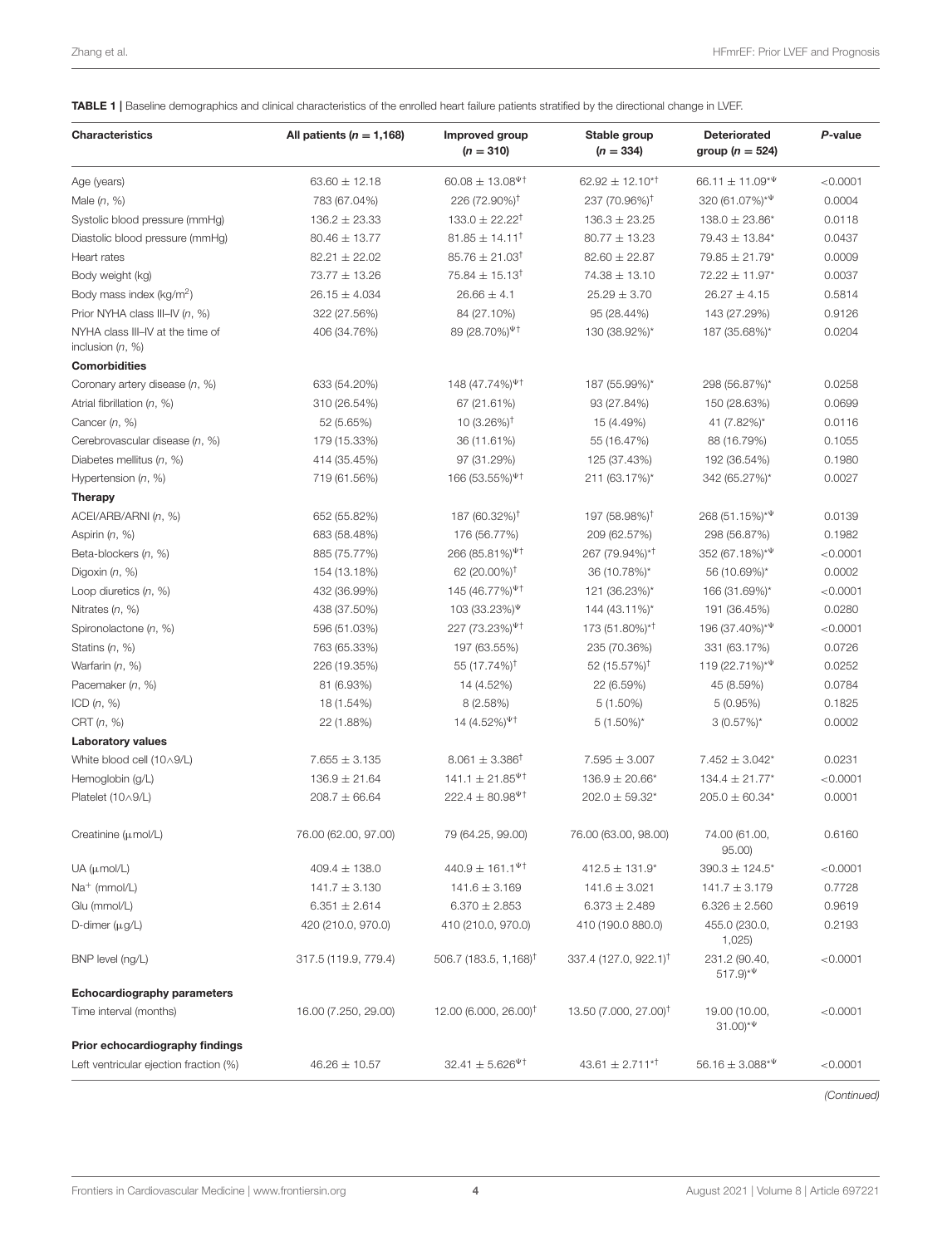#### TABLE 1 | Continued

| <b>Characteristics</b>                             | All patients ( $n = 1,168$ ) | Improved group<br>$(n = 310)$                       | Stable group<br>$(n = 334)$ | <b>Deteriorated</b><br>group $(n = 524)$ | P-value  |
|----------------------------------------------------|------------------------------|-----------------------------------------------------|-----------------------------|------------------------------------------|----------|
| Left ventricular diameter (mm)                     | $53.52 \pm 7.875$            | $59.69 \pm 7.213$ <sup><math>\text{V}</math>†</sup> | $54.22 + 6.706^{*+}$        | $49.61 + 6.466*$                         | < 0.0001 |
| Left atrial diameter (mm)                          | $42.44 + 7.225$              | $44.02 + 6.313$ <sup><math>\Psi</math>†</sup>       | $42.64 + 6.711^{*+}$        | $41.44 + 7.838**$                        | < 0.0001 |
| Interventricular septal thickness (mm)             | $10.68 + 1.914$              | $10.38 \pm 1.661$ <sup><math>\Psi</math>†</sup>     | $10.80 + 1.951*$            | $10.78 + 2.007*$                         | 0.0103   |
| F/e'                                               | $13.02 + 5.621$              | $13.46 + 5.383$                                     | $13.47 + 6.075$             | $12.38 + 5.372$                          | 0.0534   |
| Echocardiography findings at the time of inclusion |                              |                                                     |                             |                                          |          |
| Left ventricular ejection fraction (%)             | $43.75 + 2.875$              | $43.35 + 2.874$ <sup>†</sup>                        | $43.70 + 2.757$             | $44.02 + 2.925$ <sup>*</sup>             | 0.0047   |
| Left ventricular diameter (mm)                     | $53.92 + 6.604$              | $56.24 + 6.259$ <sup><math>\Psi</math>†</sup>       | $54.78 + 6.759^{*T}$        | $51.84 + 6.076*$                         | < 0.0001 |
| Left atrial diameter (mm)                          | $42.85 + 6.782$              | $42.28 + 6.630$                                     | $43.52 + 6.433$             | $42.77 + 7.079$                          | 0.0682   |
| Interventricular septal thickness (mm)             | $10.76 + 1.998$              | $10.55 + 1.871$                                     | $10.73 + 2.153$             | $10.90 + 1.960$                          | 0.0568   |
| F/e'                                               | $13.07 + 5.628$              | $12.19 + 5.645$                                     | $13.18 + 5.344$             | $13.49 + 5.770$                          | 0.0668   |

*NYHA, New York Heart Association; ACEI, angiotensin-converting enzyme inhibitor; ARB, angiotensin II receptor blocker; ARNI, angiotensin receptor neprilysin inhibitor; ICD, implantable cardioverter defibrillator; CRT, cardiac resynchronization therapy; BNP, B-type natriuretic peptide; Glu, glucose; UA, uric acid; E/e*′ *, mitral Doppler early velocity/mitral annular early velocity.* \* *is compared with Improved group P* < *0.05,* 9 *is compared with Stable group P* < *0.05, † is compared with Deteriorated group P* < *0.05.*



<span id="page-4-0"></span>composite outcome (HR: 1.324, 95% CI: 1.020–1.718, P = 0.035). Moreover, compared to improved group, deteriorated group also experienced a 1.71-fold increase in risk of cardiovascular death (HR: 1.707, 95% CI: 1.064-2.739,  $P = 0.027$ ), albeit not reaching statistical significance in fully adjusted analysis. As with outcomes for hospitalization for worsening HF, HRs between the three subgroups did not show statistical differences. In addition, no significant differences in outcomes between patients in the improved and stable groups were seen for any of the endpoints in either unadjusted or fully adjusted analysis. The results were shown in **[Figure 4](#page-6-0)**.

## **DISCUSSION**

This study demonstrated that HFmrEF patients were a heterogeneous group of patients comprised of at least three different subsets. Additionally, the characteristics and clinical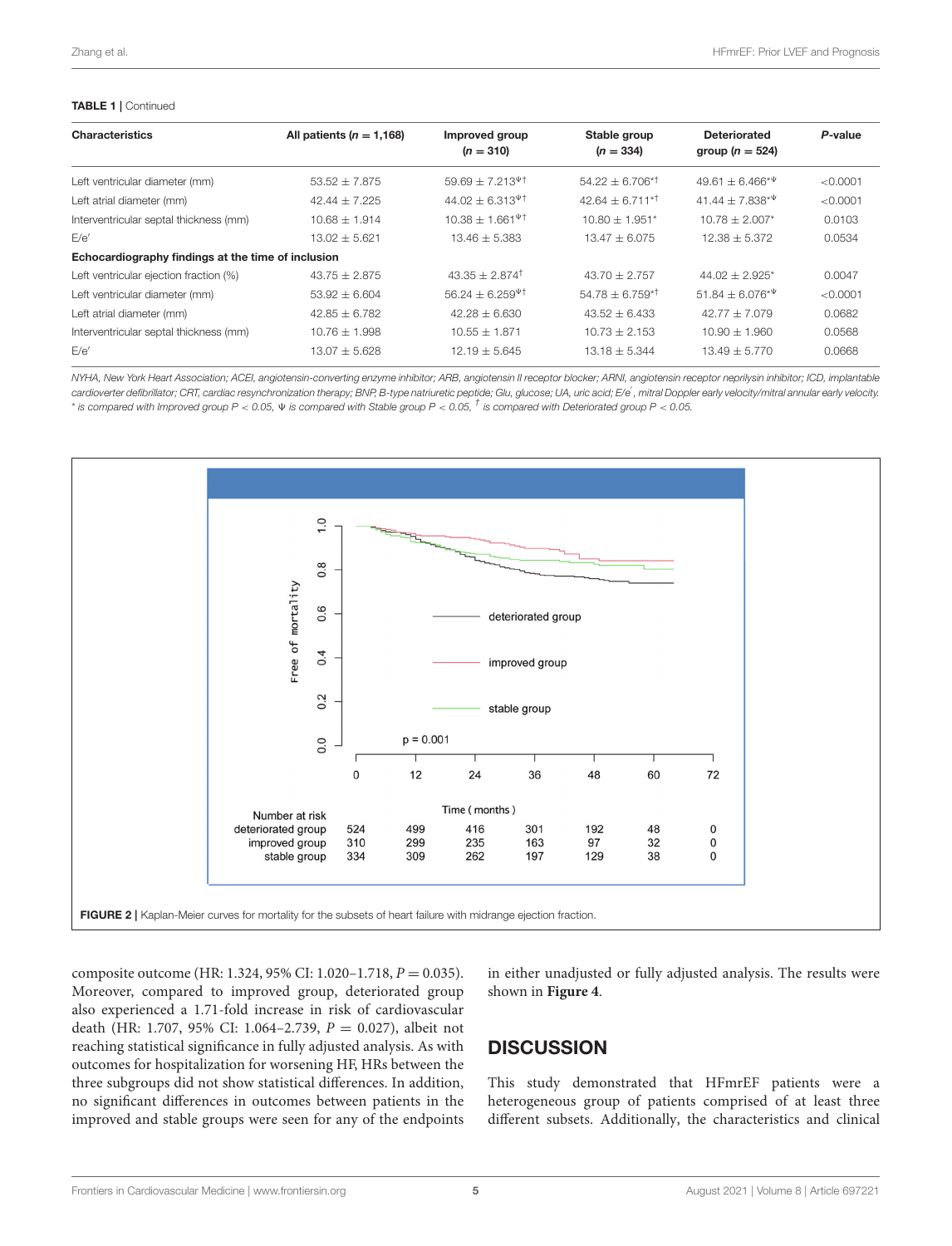

<span id="page-5-0"></span>outcomes of HFmrEF patients among subgroups defined by the prior directional changes in LVEF are significantly different.

Risk stratification in HF is an important clinical problem [\(24,](#page-8-6) [25\)](#page-8-7). Previous studies have elucidated that the demographics of patients with HFmrEF lied in between those of HFpEF and HFrEF patients, but in general were more similar to HFpEF patients, with a heavier burden of hypertension and atrial fibrillation/flutter [\(10,](#page-7-11) [12,](#page-7-8) [13,](#page-7-12) [26\)](#page-8-8). Nevertheless, HFmrEF also resembled HFrEF showing a higher burden of ischemic heart disease [\(9,](#page-7-6) [27–](#page-8-9)[29\)](#page-8-10). In our study, we found that the HFmrEF cohort suffered from a heavy burden of comorbidities, such as hypertension (61.56%), coronary heart disease (54.20%), and atrial fibrillation/flutter (26.54%). Our research also indicated that the characteristics of patients within HFmrEF subgroup were significantly different from the HFrEF and HFpEF subgroups. For example, patients in the deteriorated group were older, more female, and more likely to have hypertension, which were features consistent with HFpEF. By contrast, the deteriorated cohort had higher prevalence of coronary artery disease, which was in keeping with a HFrEF phenotype.

Regarding treatment, previous literatures suggested that HFmrEF patients received a mixture of medications indicated for both HFrEF and HFpEF patients [\(30,](#page-8-11) [31\)](#page-8-12). Indeed, our study found that HFmrEF patients were prescribed medications recommended for HFrEF (digoxin, ACEI or ARB) as well as for HFpEF (calcium channel blockers). In our cohort, more than 50% patients received the traditional first-line agents of beta-blockers, ACEI/ARB, and aldosterone antagonist. Moreover, we found that patients in the improved group were more likely to take beta-blockers, ACEI/ARB/ARNI, spironolactone, and CRT than patients in the remaining two groups. The reason may be that neurohormonal blocking agents were only recommended for the patients with HFrEF but not HFpEF in HF management guidelines. Overall, these discrepancies underscored the considerable heterogeneity between patients in the HFmrEF population.

Notably, prior studies illustrated that the prognosis of HFmrEF patients was distinct from those of HFrEF and HFpEF. A 5-year follow-up of mortality showed that all-cause mortality in HFmrEF was higher than the rate of HFpEF patients, but lower than that of HFrEF patients [\(32,](#page-8-13) [33\)](#page-8-14). However, HFmrEF mortality at 1 year after discharge was similar to that of HFpEF [\(10,](#page-7-11) [34,](#page-8-15) [35\)](#page-8-16). The findings from four community-based longitudinal cohorts showed that age was an important clinical predictor of new onset HFmrEF [\(27\)](#page-8-9). Meanwhile, a latest separate study demonstrated age ≥80 years was associated with a higher risk of mortality within 1 year following discharge in the HFmrEF group compared with other HF types [\(35\)](#page-8-16). In this study, our results also identified age as an independent risk factor for both mortality and composite outcome. Moreover, we found the adverse events of patients with HFmrEF varied considerably between subgroups and the clinical course was closely associated with the directional changes in LVEF that brought them into the mid-range. Unsurprisingly, patients in deteriorated group had a worse prognosis compared to other HFmrEF phenotypes, with a remarkably increased risk of a median follow-up of 40.00 months mortality and hospitalization, indicating the urgent need for careful follow-up of this group. The unfavorable outcomes may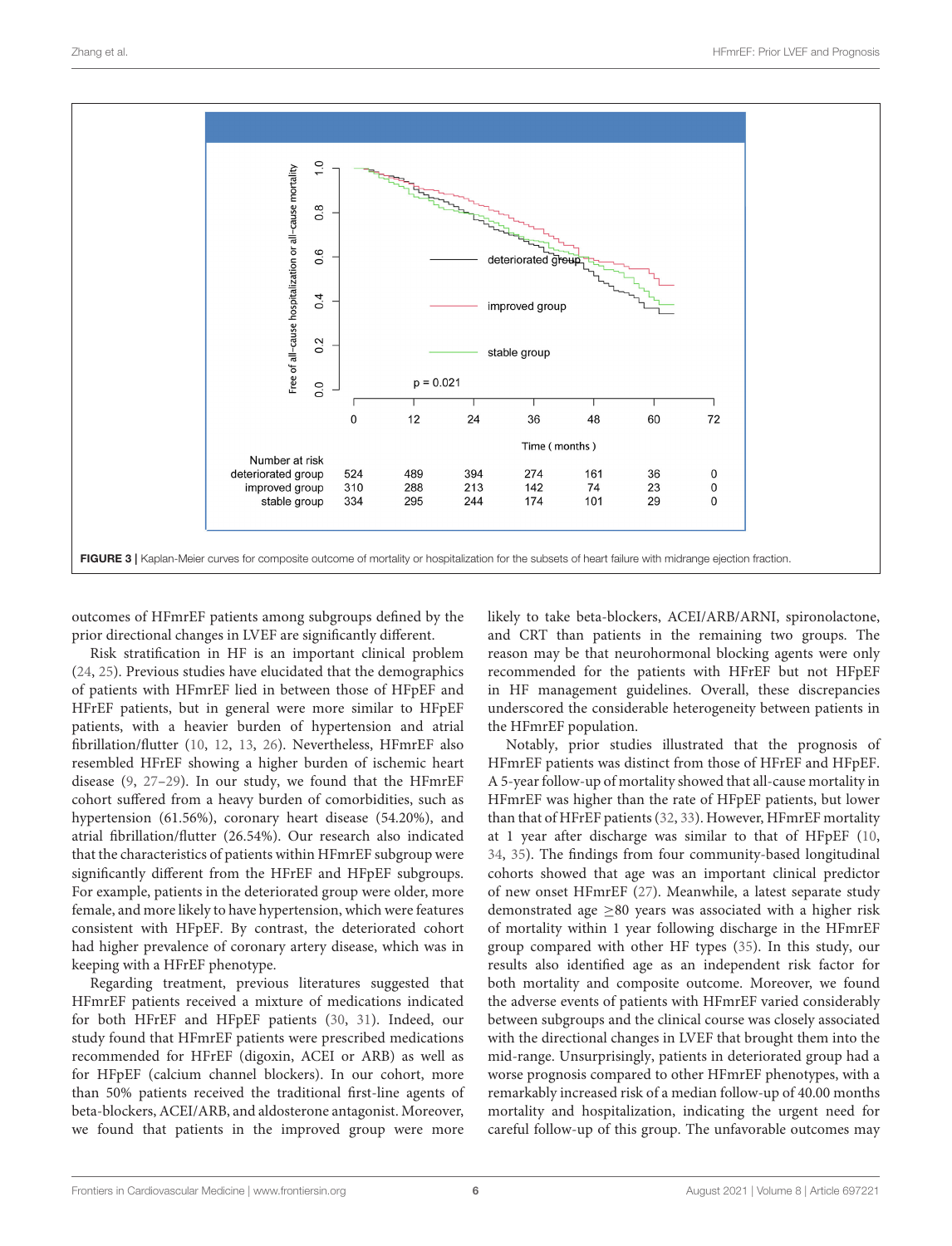

<span id="page-6-0"></span>be related to a large reduction of LVEF and a substantial increase in LV diameter in deteriorated group. The adverse alternations in cardiac structure and function are most likely due to the lower usage of guideline-directed medical therapy and the relatively high prevalence of coronary artery disease, as coronary artery disease was always associated with higher risk of mortality and worsening LVEF. In the large Improve Heart Failure Therapies in the Outpatient Setting registry, patients without prior myocardial infarction and non-ischemic HF etiology were both associated with a  $>10\%$  improvement in LVEF [\(36\)](#page-8-17).

These findings suggested that for HFmrEF patients, previous changes in the direction of LVEF may provide important prognostic value, and clinicians should consider previous changes in LVEF when devising treatment plans.

### Limitations

Nevertheless, we must note that this study still has several limitations. Firstly, considering the single-center nature of our study, the findings may not be generalizable to other settings. Secondly, the interval between the prior echocardiogram and the inclusion to the study was not exactly the same. Patients with echocardiography assessments within a short time period might have been less likely to exhibit a change in EF category. Although multivariate Cox regression models were applied to adjust for the interval between echocardiography assessments, residual confounding might have been a limitation. Thirdly, we can only obtain the medical record of patients hospitalized at our center, and we have no way of confirming when HF was first diagnosed, as this might have taken place at other hospitals. Thus, in this study, not every patient's echocardiogram time relative to initial HF diagnosis can be clearly recorded. Lastly, clinical outcomes were ascertained mainly depending on a telephone calling to the patients. Therefore, only a small number of patients in this cohort underwent the last follow-up echocardiography. In the near future, a large prospective cohort or a randomizedcontrolled study is necessary to understand the characteristics and evaluate the effects of drugs in HFmrEF population.

### **Conclusions**

In conclusion, differences in the prevalence of risk factors and underlying etiology may generate different effects on LVEF transition, and thus different outcomes. The condition of HFpEF to HFmrEF is a dangerous and complex pathological process, which always implied worse clinical outcomes. These findings would remind clinicians to pay more attention to previous echocardiography results in HFmrEF patients, and to consider the impact of direction changes in LVEF on the prognosis of patients when planning management strategies.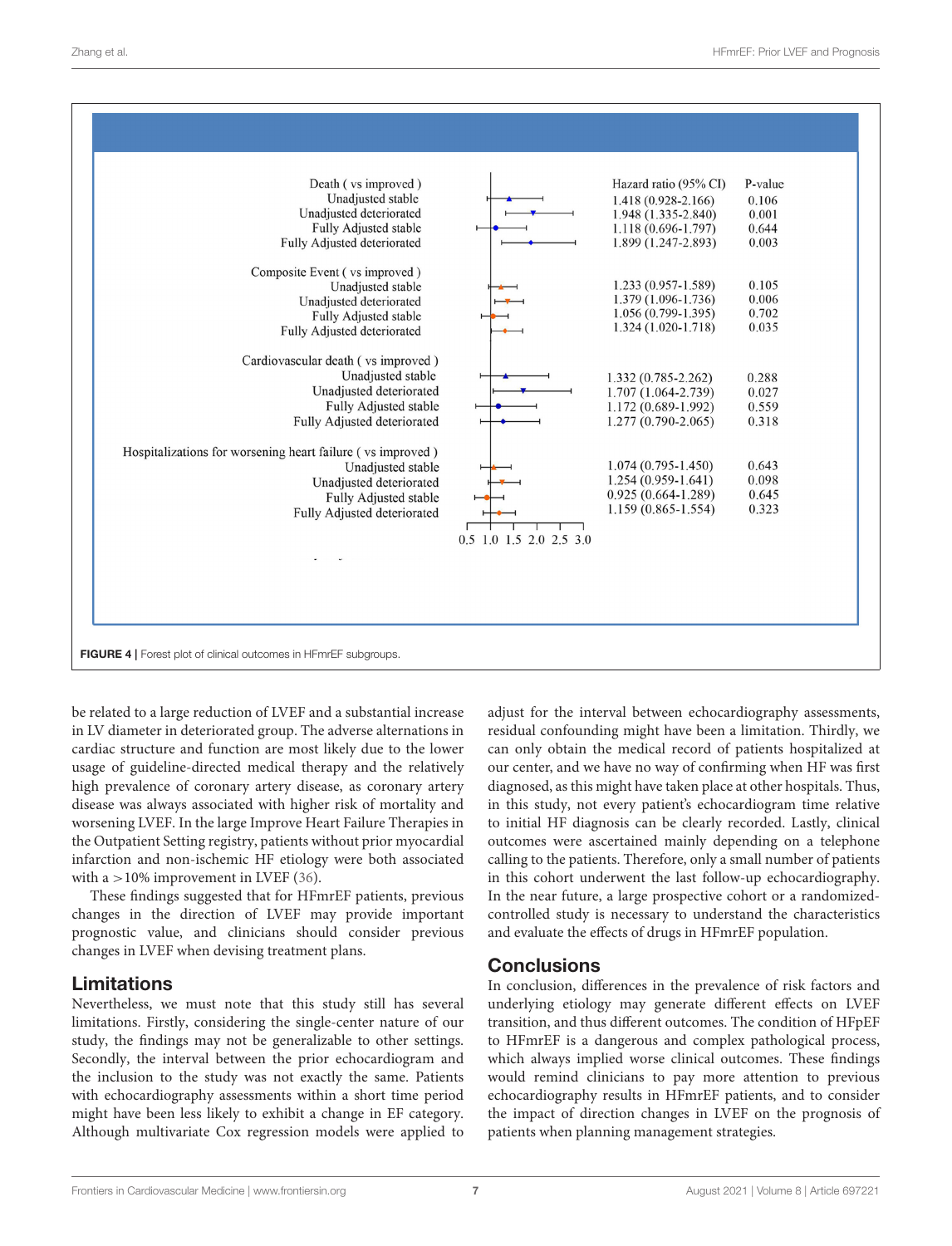### DATA AVAILABILITY STATEMENT

The raw data supporting the conclusions of this article will be made available by the authors, without undue reservation.

### ETHICS STATEMENT

The studies involving human participants were reviewed and approved by the Institutional Review Board of Dalian Medical University. Written informed consent for participation was not required for this study in accordance with the national legislation and the institutional requirements.

### AUTHOR CONTRIBUTIONS

XZ and YS were responsible for collecting clinical data and writing the paper. YZ and FC assisted YS in collecting data and conducting telephone follow-up. HH helped YZ with the follow-up. SS and SZ were responsible for the statistical analysis. YL and GT were responsible for revising the paper and

### **REFERENCES**

- <span id="page-7-0"></span>1. Ito M, Wada H, Sakakura K, Ibe T, Ugata Y, Fujita H, et al. Clinical characteristics and mid-term outcomes of non-elderly obese patients with acute decompensated heart failure in Japan. Int Heart J. (2018) 59:766–71. doi: [10.1536/ihj.17-410](https://doi.org/10.1536/ihj.17-410)
- 2. Yamaguchi T, Miyamoto T, Sekigawa M, Watanabe K, Hijikata S, Yamaguchi J, et al. Early transfer of patients with acute heart failure from a core hospital to collaborating hospitals and their prognoses. Int Heart J. (2018) 59:1026– 33. doi: [10.1536/ihj.17-449](https://doi.org/10.1536/ihj.17-449)
- 3. Yokokawa T, Ichijo Y, Houtsuki Y, Matsumoto Y, Oikawa M, Yoshihisa A, et al. Change of exhaled acetone concentration in a diabetic patient with acute decompensated heart failure. Int Heart J. (2017) 58:828– 30. doi: [10.1536/ihj.16-556](https://doi.org/10.1536/ihj.16-556)
- <span id="page-7-1"></span>4. Yokokawa T, Sato T, Suzuki S, Oikawa M, Yoshihisa A, Kobayashi A, et al. Change of exhaled acetone concentration levels in patients with acute decompensated heart failure. Int Heart J. (2018) 59:808– 12. doi: [10.1536/ihj.17-482](https://doi.org/10.1536/ihj.17-482)
- <span id="page-7-2"></span>5. Pathadka S, Yan VKC, Li X, Tse G, Wan EYF, Lau H, et al. Hospitalization and mortality in patients with heart failure treated with sacubitril/valsartan vs. enalapril: a real-world, population-based study. Front Cardiovasc Med. (2020) 7:602363. doi: [10.3389/fcvm.2020.602363](https://doi.org/10.3389/fcvm.2020.602363)
- <span id="page-7-3"></span>6. Tse G, Zhou J, Woo SWD, Ko CH, Lai RWC, Liu T, et al. Multi-modality machine learning approach for risk stratification in heart failure with left ventricular ejection fraction </= 45. ESC Heart Fail. (2020) 7:3716-25. doi: [10.1002/ehf2.12929](https://doi.org/10.1002/ehf2.12929)
- <span id="page-7-4"></span>7. Ponikowski P, Voors AA, Anker SD, Bueno H, Cleland JGF, Coats AJS, et al. 2016 ESC Guidelines for the diagnosis treatment of acute chronic heart failure: The Task Force for the diagnosis treatment of acute chronic heart failure of the European Society of Cardiology (ESC)Developed with the special contribution of the Heart Failure Association (HFA) of the ESC. Eur Heart J. (2016) 37:2129–200. doi: [10.1093/eurheartj/ehw128](https://doi.org/10.1093/eurheartj/ehw128)
- <span id="page-7-5"></span>8. Lakhani I, Leung KSK, Tse G, Lee APW. Novel mechanisms in heart failure with preserved, midrange, and reduced ejection fraction. Front Physiol. (2019) 10:874. doi: [10.3389/fphys.2019.00874](https://doi.org/10.3389/fphys.2019.00874)
- <span id="page-7-6"></span>9. Kapoor JR, Kapoor R, Ju C, Heidenreich PA, Eapen ZJ, Hernandez AF, et al. Precipitating clinical factors, heart failure characterization, and outcomes in patients hospitalized with heart failure with reduced,

determining the research direction. All authors were involved in the drafting or revision of the manuscript.

### FUNDING

This work was supported in part by National Science Foundation of China (No. U1908209).

### ACKNOWLEDGMENTS

We would like to thank all the staff for their outstanding efforts in this work, especially those responsible for follow-up and statistics. The authors would like to thank Yidu Cloud (Beijing) Technology Co. Ltd. for their assistance in data searching, extraction, and processing.

### SUPPLEMENTARY MATERIAL

<span id="page-7-10"></span>The Supplementary Material for this article can be found [online at: https://www.frontiersin.org/articles/10.3389/fcvm.](https://www.frontiersin.org/articles/10.3389/fcvm.2021.697221/full#supplementary-material) 2021.697221/full#supplementary-material

borderline, and preserved ejection fraction. JACC Heart Fail. (2016) 4:464– 72. doi: [10.1016/j.jchf.2016.02.017](https://doi.org/10.1016/j.jchf.2016.02.017)

- <span id="page-7-11"></span>10. Cheng RK, Cox M, Neely ML, Heidenreich PA, Bhatt DL, Eapen ZJ, et al. Outcomes in patients with heart failure with preserved, borderline, and reduced ejection fraction in the Medicare population. Am Heart J. (2014) 168:721–30. doi: [10.1016/j.ahj.2014.07.008](https://doi.org/10.1016/j.ahj.2014.07.008)
- <span id="page-7-7"></span>11. Farmakis D, Simitsis P, Bistola V, Triposkiadis F, Ikonomidis I, Katsanos S, et al. Acute heart failure with mid-range left ventricular ejection fraction: clinical profile, in-hospital management, short-term outcome. Clin Res Cardiol. (2017) 106:359–68. doi: [10.1007/s00392-016-1063-0](https://doi.org/10.1007/s00392-016-1063-0)
- <span id="page-7-8"></span>12. Tsuji K, Sakata Y, Nochioka K, Miura M, Yamauchi T, Onose T, et al. Characterization of heart failure patients with mid-range left ventricular ejection fraction-a report from the CHART-2 study. Eur J Heart Fail. [\(2017\) 19:1258–69. doi: 10.1002/](https://doi.org/10.1002/ejhf.807) ejhf.807
- <span id="page-7-12"></span>13. Rickenbacher P, Kaufmann BA, Maeder MT, Bernheim A, Goetschalckx K, Pfister O, et al. Heart failure with mid-range ejection fraction: a distinct clinical entity? Insights from the Trial of Intensified versus standard Medical therapy in Elderly patients with Congestive Heart Failure (TIME-CHF). Eur J Heart Fail. (2017) 19:1586–96. doi: [10.1002/ejhf.798](https://doi.org/10.1002/ejhf.798)
- 14. Vedin O, Lam CSP, Koh AS, Benson L, Teng THK, Tay WT, et al. Significance of ischemic heart disease in patients with heart failure and preserved, midrange, and reduced ejection fraction: a nationwide cohort study. Circ Heart Fail. (2017) 10:e003875. doi: [10.1161/CIRCHEARTFAILURE.117.003875](https://doi.org/10.1161/CIRCHEARTFAILURE.117.003875)
- 15. Pascual-Figal DA, Ferrero-Gregori A, Gomez-Otero I, Vazquez R, Delgado-Jimenez J, Alvarez-Garcia J, et al. Mid-range left ventricular ejection fraction: clinical profile and cause of death in ambulatory patients with chronic heart failure. Int J Cardiol. [\(2017\) 240:265–70. doi: 10.1016/j.ijcard.2017.](https://doi.org/10.1016/j.ijcard.2017.03.032) 03.032
- 16. Ghio S, Guazzi M, Scardovi AB, Klersy C, Clemenza F, Carluccio E, et al. Different correlates but similar prognostic implications for right ventricular dysfunction in heart failure patients with reduced or preserved ejection fraction. Eur J Heart Fail. (2017) 19:873–9. doi: [10.1002/ejhf.664](https://doi.org/10.1002/ejhf.664)
- <span id="page-7-9"></span>17. Allen LA, Magid DJ, Gurwitz JH, Smith DH, Goldberg RJ, Saczynski J, et al. Risk factors for adverse outcomes by left ventricular ejection fraction in a contemporary heart failure population. Circ Heart Fail. (2013) 6:635– 46. doi: [10.1161/CIRCHEARTFAILURE.112.000180](https://doi.org/10.1161/CIRCHEARTFAILURE.112.000180)